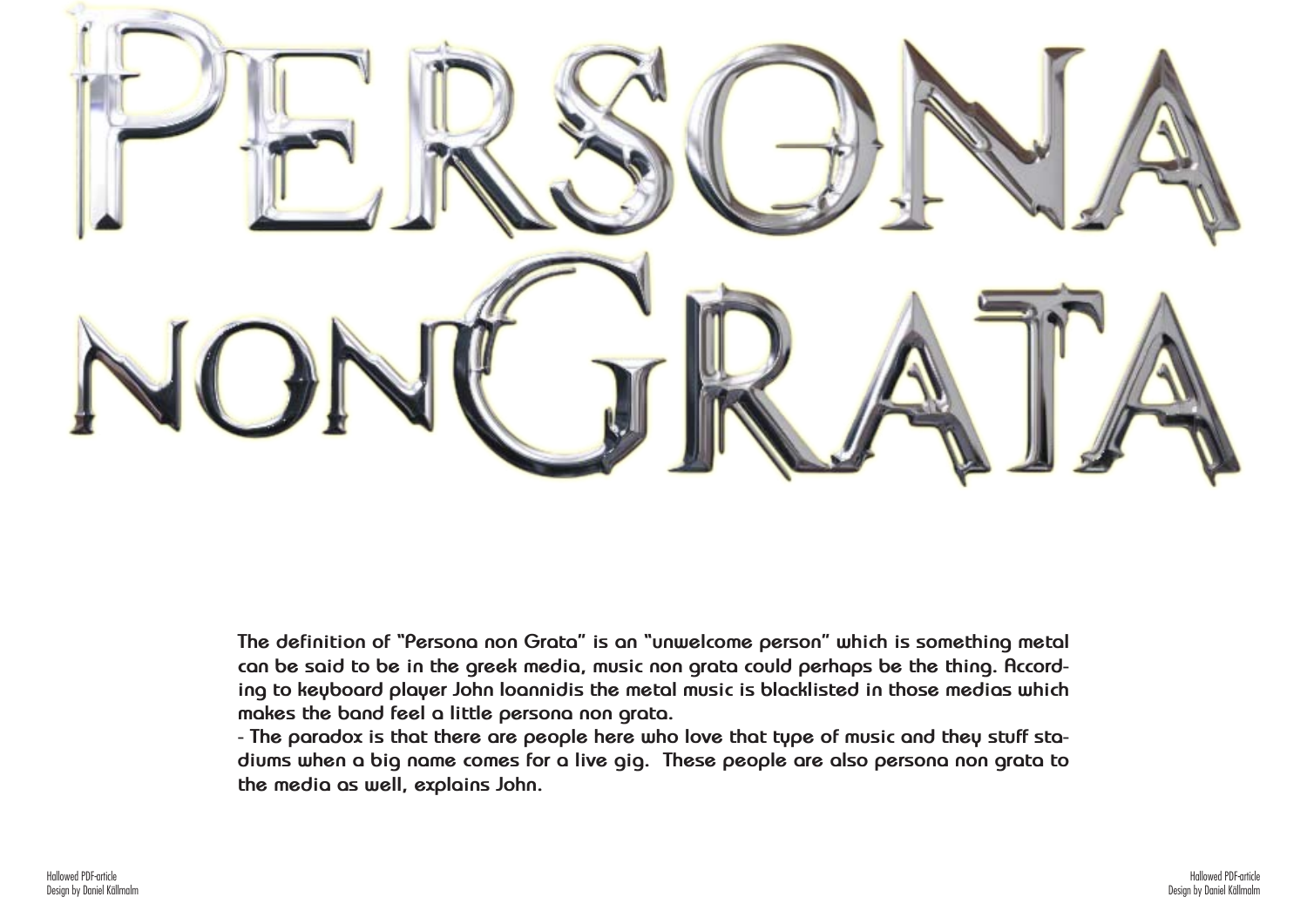by daniel källmalm photo: massacre promo published: 4/2-2012

sed their debut album "shade in knows? the light" via Sensory Records Massacre Records.

USA. As they are a live band they sive metal band but according to leap should not be that big considid work hard on both compo-John they are not really a progressitions and performance, and sive metal band, they are trying rences between the two Persona between the live gigs they wrote to combine melody with progrestheir second album called "Quan- sive technique and he says he and many. They have a new voice tum Leap" which is out now via would rather describe them as and a new bassist which makes They are marketed as a progresprogressive rock with metal ele- the new album completely diffements.

Bands are often inspired by a lot, progressive metal bands often find "deeper" sources of in-and not to show off our musical spirations, often in different places than the regular metal bands. one might believe that Persona Non Grata has such a way of inspirations, John explains how it gressive. really is:

Being a progressive metal band agree entirely with that assess- to date, but that is not all there is ment, many medias (excluding to it. our own) calls them too little pro-

Lets go back to the beginning, our daily routine to relations 2003 the band was formed in with other people, our family, our Athens, Greece. 2009 they relea-friends or a TV program. Who - That's a difficult question. I a part of the media for not being would say unconsciously eve- "too progressive" That's ok, we rything and nothing at the same just see music with a different time. Life in every aspect, from way.

In quantum physics we are talking about a very small scale, on a particle level so a quantum dering that. Despite this the diffe-Non Grata albums are quite big rent from the first one.

But not everyone seems to ged to make the sound more up The sound is more modern as they with help of avoiding the mistakes from the debut, manalive band it was easier for us to ted in this album. rehearse and improvise on some According to John, the band ideas in order to come up with spend too much time in the new songs.

- We want to write good songs skills.

And as I already stated the title Leap". Fortunately for John and the Light". which is something that comes nished and they are according **Reception & more** his mates, the album is now fi-

## **Quantum Leap**

- We have been criticized from of the band helped us a lot. As a - From the compositor's view I would say that this formation

many people think that a quan- unexpected. tum leap is a particularly large tum physics (where the expres-of laughter. sion came from) a quantum leap is usually a very tiny leap indeed, with the "Quantum Leap" album often smaller than the diameter was that they were trying to over-success or not. of the nucleus of an atom. But the major characteristic that makes a leap "quantum" is that this leap do have an easier time to over-or hear it on Youtube, radio etc. from A to B point is made without look certain clemencies but then passing through any of the points for a second album they do ex-

from the world of physics, John to him happy that they now can With every album in case you - There is a common mistake as the album is something a little that comes reception from media play the album live. And accor-want to be noticed and sell alding to John the best thing with bums comes promotion, and from and also later from fans and John say that Massacre Records handle the promotion with great success. views from all over the world but he concludes that it is too early say wether the album has been a

between A and B. The journey of pect something more, something themselves really happy with the our band from A to B is represen-with less flaws and better than album. According to John it is a But if the band are waiting for reactions from people, they are

comes from quantum mechanics provided us with a little definition of it here:

leap. This is incorrect or better, know. I think the fact that it's finot completely correct! In quan- nished, he explains with a touch They have already received re-- The best thing… well I don't

studio working on "Quantum on the same root with "Shade in - We tried to make something bigger, something different but

John says that the hardest thing take their debut album, because

the debut.

when you are a new band people feedback, people who buy the cd - I am waiting to see people's